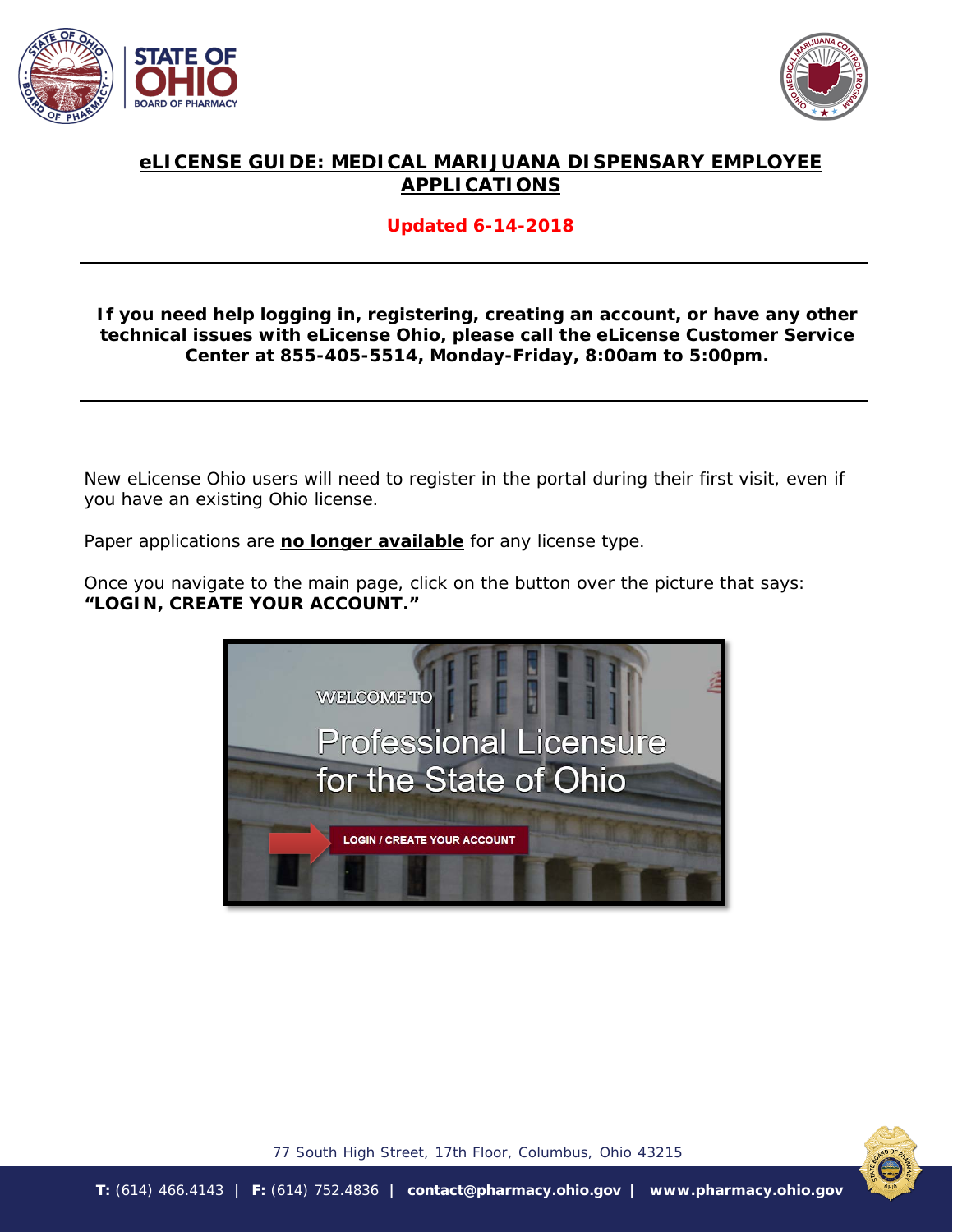If you have an existing license with the State of Ohio Board of Pharmacy or another Ohio Board (ie. Medical Board, Nursing Board, Cosmetology Board, etc.), select "I HAVE A LICENSE."

If you are seeking to apply for a new license, select "**I DON'T HAVE A LICENSE**" and follow the instructions.

| <b>Create a New Account</b> |                                                                                                                                                                              |
|-----------------------------|------------------------------------------------------------------------------------------------------------------------------------------------------------------------------|
|                             | Register here for a new eLicense. Ohio.gov account.                                                                                                                          |
|                             | If you currently have a license or previously applied for a license or certificate in Ohio<br>and do not have a login through this portal, please select "I have a License". |
|                             | If you currently do not have a license or have not previously applied for a license or<br>certificate in Ohio, please select "I don't have a License".                       |
| <b>I HAVE A LICENSE</b>     | <b>I DON'T HAVE A LICENSE</b>                                                                                                                                                |
|                             |                                                                                                                                                                              |

To register your existing license with the system, you will need **your social security number** and the **security code** provided to you by the Board of Pharmacy.

You can retrieve your security code by clicking the blue button next to the security code field, but it can only be sent to the email address on file with the Board of Pharmacy.

| <b>Existing License</b>                                                                                                                                                                                                                                                                                                                                                                                                                       |                                                                                                                                                               |
|-----------------------------------------------------------------------------------------------------------------------------------------------------------------------------------------------------------------------------------------------------------------------------------------------------------------------------------------------------------------------------------------------------------------------------------------------|---------------------------------------------------------------------------------------------------------------------------------------------------------------|
| Register here for a new<br>eLicense.Ohio.Gov account associated<br>with your existing Ohio professional<br>licenses. In the event you do not have<br>the required security code, click the<br>'Obtain Security Code' button.<br>Your social security number is required<br>for accurate identification under federal<br>and state child support enforcement law<br>(42 U.S.C. §666 and §3123.50, O.R.C.)<br>Need help registering? Click here | *<br><b>Social Security Number</b><br>I don't have a Social Security Number<br>*<br><b>Security Code</b><br><b>OBTAIN SECURITY CODE</b><br>*<br>Date of Birth |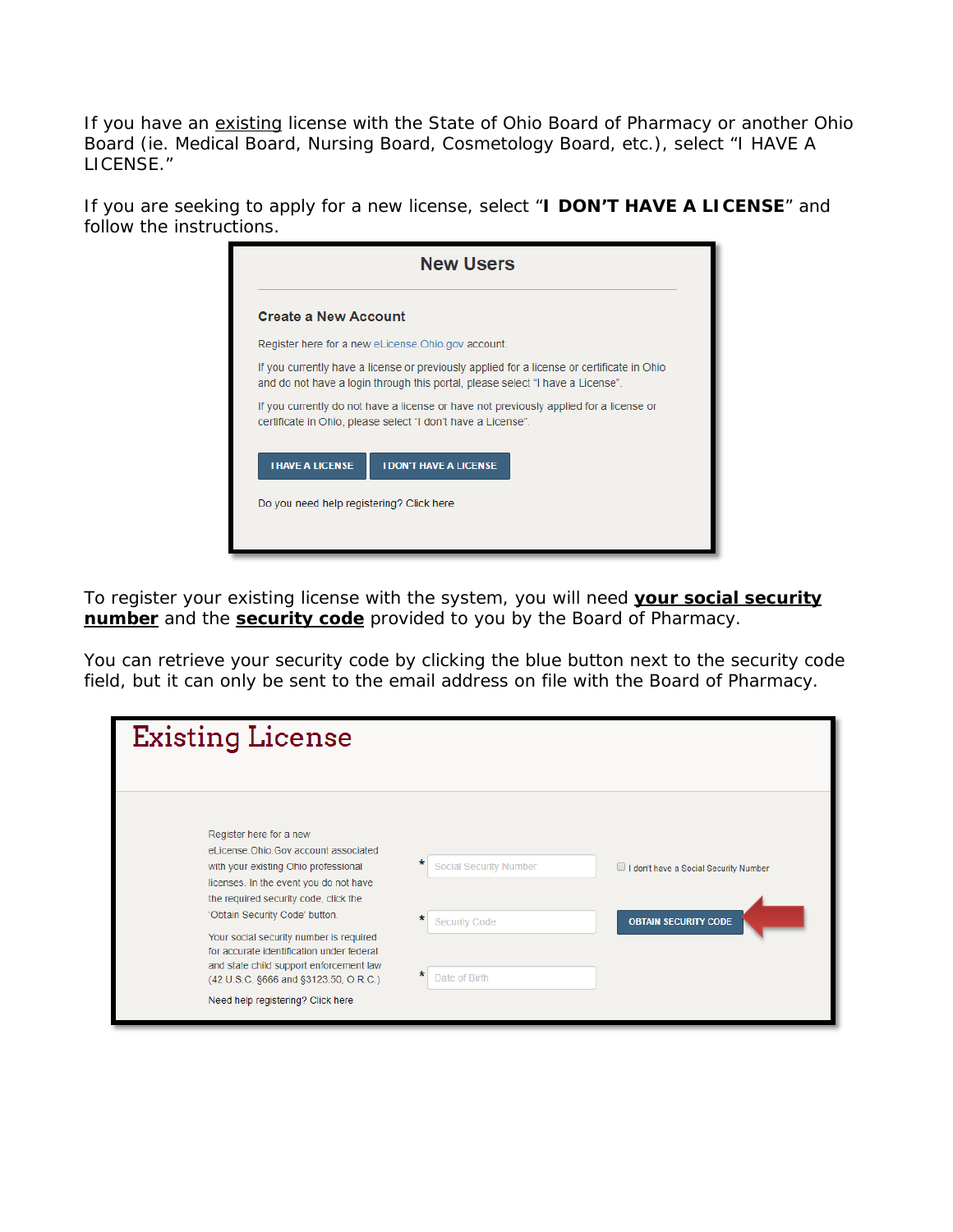## **APPLYING FOR A MEDICAL MARIJUANA DISPENSARY EMPLOYEE LICENSE**

Once registered, you will be directed to the dashboard where you can click the "**APPLY FOR A NEW LICENSE**" link on the right side of the page.



Next, using the drop-down menu, select the Board of Pharmacy, License Type\* and General Application.

#### **\*License Types:**

Medical Marijuana Associated Key Employee

Medical Marijuana Key Employee

Medical Marijuana Support Employee

|                                                                                                                     | Select a Board                            |  |  |
|---------------------------------------------------------------------------------------------------------------------|-------------------------------------------|--|--|
| License Selection                                                                                                   | <b>Board of Pharmacy</b>                  |  |  |
| Select the Board for which you are seeking a license.<br>Next, select the license type, individual license, and     | Select a License                          |  |  |
| application type.                                                                                                   | Medical Marijuana Associated Key Employee |  |  |
| If you are applying with the Board of Pharmacy and are<br>unsure of what license to apply for, click here to access | Select an Application Type                |  |  |
| the license questionnaire.                                                                                          | <b>General Application</b>                |  |  |

Answer eligibility questions and review application instructions and select 'SAVE AND CONTINUE.'

Complete the Personal Information section of the application. Ensure that you provide both a public and mailing address, then select 'SAVE AND CONTINUE.'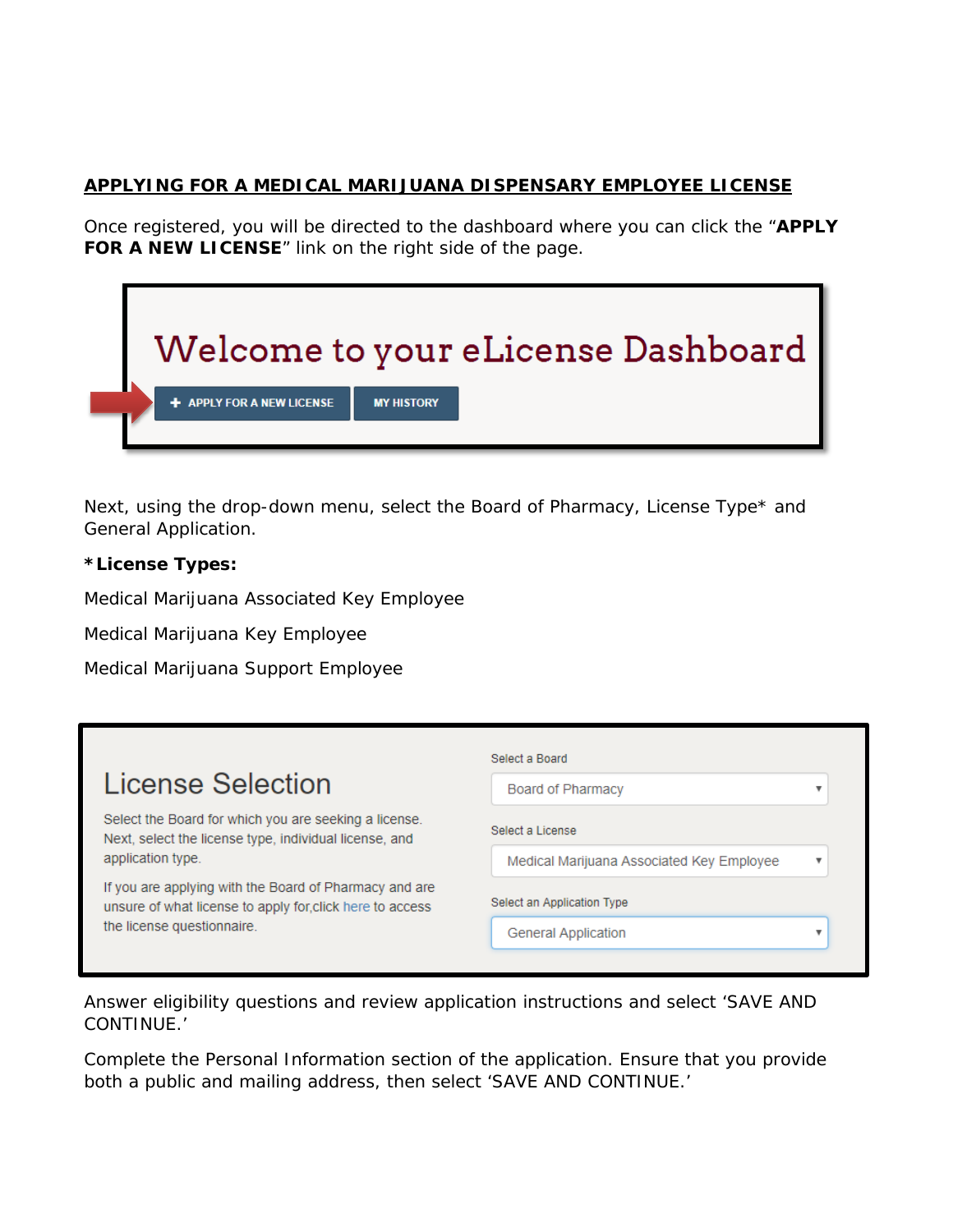Complete the Background Information section by adding your associated dispensary. Make sure to populate all required fields and add your affiliation, and then select 'SAVE AND CONTINUE.'

| License Affiliation<br>To add your associated dispensary, click the                                                                                                                                                                    | Supervisor/Supervisee License # or Name<br>$\star$<br>Enter Dispensary License Number Here |                         |
|----------------------------------------------------------------------------------------------------------------------------------------------------------------------------------------------------------------------------------------|--------------------------------------------------------------------------------------------|-------------------------|
| ADD button then begin typing the name or<br>license number of the license dispensary.<br>After you type three characters, a list of active<br>and submitted licensees will appear matching<br>the characters you type. If you continue | supervisor<br><b>Average Hours Worked</b>                                                  |                         |
| typing, the list will refine further. If you make<br>a mistake, you can edit or delete any<br>listing. To edit an existing dispensary, click the<br>pencil icon. To delete an existing dispensary,<br>click the trash can icon.        | <b>Business Name</b><br>Phone                                                              |                         |
|                                                                                                                                                                                                                                        | <b>Address</b>                                                                             |                         |
|                                                                                                                                                                                                                                        | State<br>City<br>ZipCode<br>$\boldsymbol{\mathrm{v}}$                                      |                         |
|                                                                                                                                                                                                                                        | <b>Start Date</b><br><b>End Date</b>                                                       |                         |
|                                                                                                                                                                                                                                        | Type of Affiliation<br><b>Primary Work Setting</b><br>Employee                             | $\overline{\mathbf{v}}$ |
|                                                                                                                                                                                                                                        | <b>CANCEL</b>                                                                              | <b>ADD</b>              |

Under the Attachments section, upload all required attachments and attest to the 'Compensation Arrangement with a Laboratory' attestation, then select 'SAVE AND CONTINUE.'

Once you review and submit your application, you will be directed to your cart. Select the fee checkbox and then select 'CONTINUE.'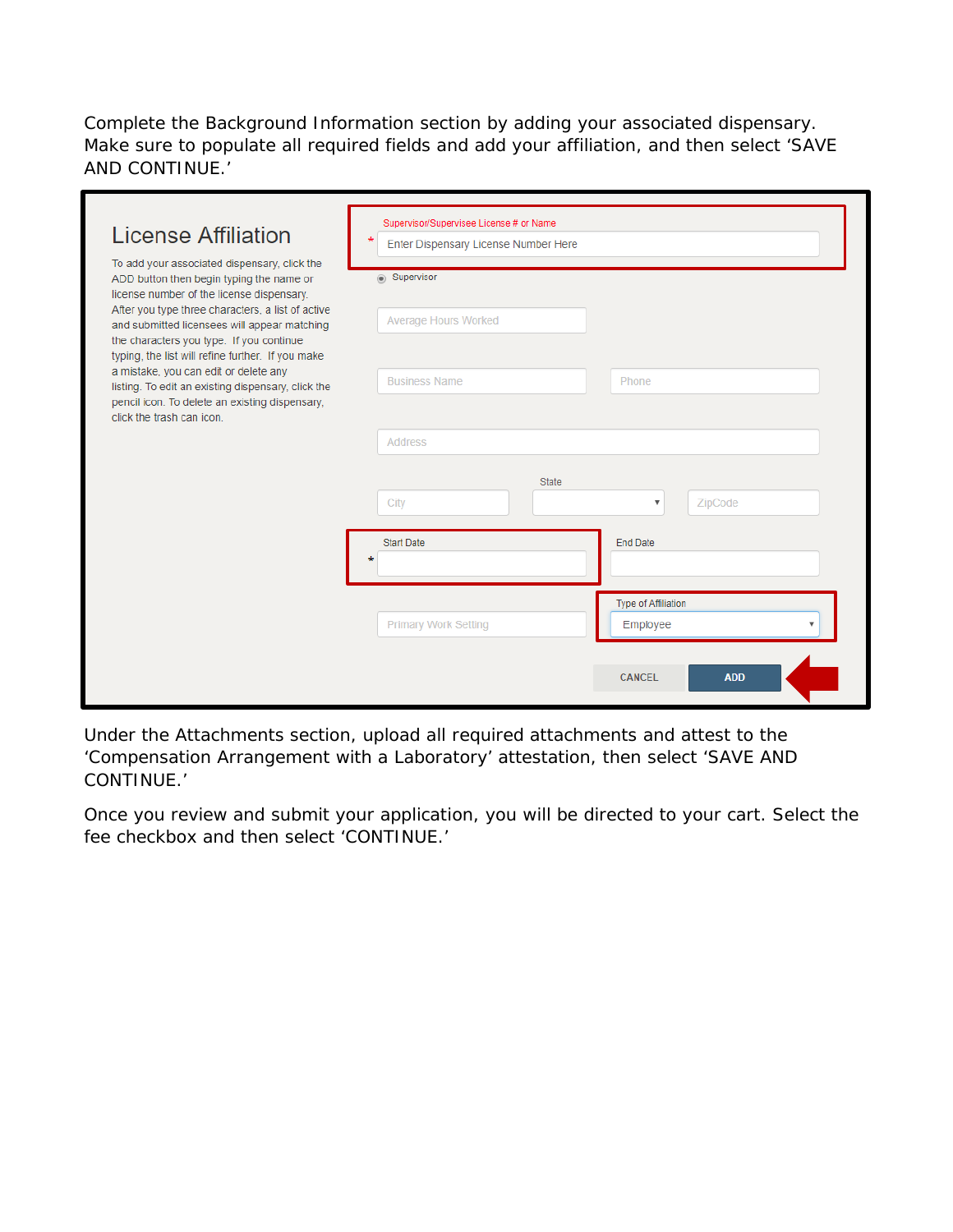| License Fee for APP-000162218                               |                        |               |                           |                      |
|-------------------------------------------------------------|------------------------|---------------|---------------------------|----------------------|
| <b>Type</b>                                                 | <b>Licensee Name</b>   | <b>Amount</b> | <b>Amount Outstanding</b> | <b>Waived Amount</b> |
| Medical Marijuana Associated Key Employee - Application Fee | <b>Rachael Collins</b> | \$500.00      | \$500.00                  |                      |
| eLicense System Transaction Fee                             | <b>Rachael Collins</b> | \$3.50        | \$3.50                    | \$0.00               |
| Total Due: \$503.50<br><b>CONTINUE</b>                      |                        |               |                           |                      |

Select 'CONTINUE' on the next screen for confirmation.

| Rachael Collins's Cart                                                                                                                                                                                                                                                                                                                                 |
|--------------------------------------------------------------------------------------------------------------------------------------------------------------------------------------------------------------------------------------------------------------------------------------------------------------------------------------------------------|
| PLEASE DO NOT USE THE BROWSER'S BACK BUTTON AS THAT MAY OVERWRITE YOUR DATA.<br>If you want to return to your application, simply log out and log back in.<br>To continue paying, select the appropriate board and any fee or fees you wish to pay, and then press the continue button.<br>Click here for more information on eLicense Transaction Fee |
| ITEMS $\ge$ CHECKOUT $\ge$ CONFIRMATION<br>Total Amount: \$503.50<br>You will be redirected to a payment gateway to complete this transaction                                                                                                                                                                                                          |
| <b>CONTINUE</b><br><b>BACK</b>                                                                                                                                                                                                                                                                                                                         |

On the payment screen, select your method of payment and fill in the required details.

Select 'CONTINUE' then select 'CONFIRM.'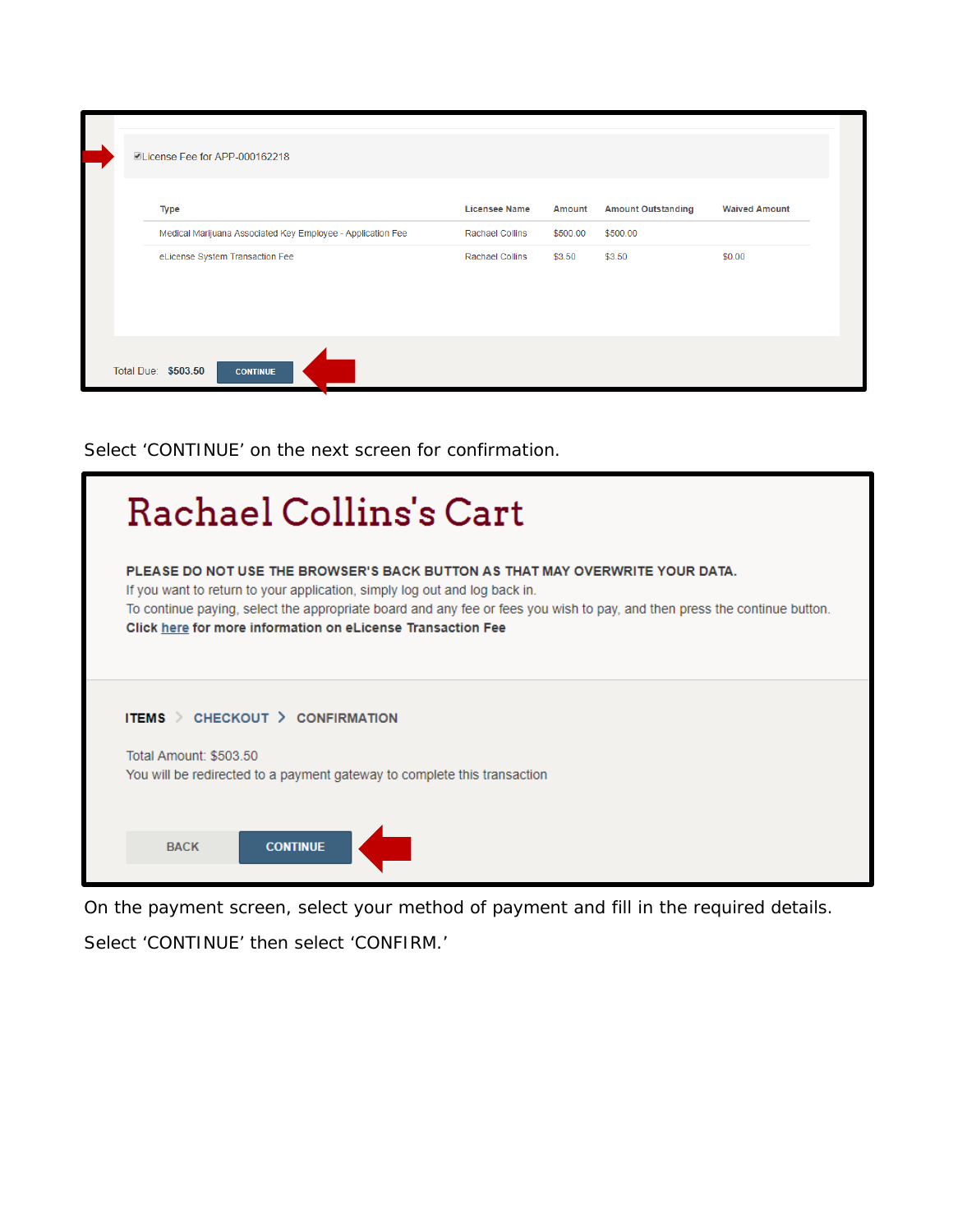# **Pharmacy Board**

#### **Confirm Payment Information**

Please confirm that your credit card payment and billing information below is correct.

| Ohio Pharmacy Board - SIT Payment Summary                              |                                                             |                                 |          |              |
|------------------------------------------------------------------------|-------------------------------------------------------------|---------------------------------|----------|--------------|
| <b>Total</b>                                                           |                                                             |                                 |          |              |
| \$503.50                                                               |                                                             |                                 |          |              |
| Quantity                                                               | Description                                                 |                                 | Price    | <b>Total</b> |
| 1                                                                      | Medical Marijuana Associated Key Employee - Application Fee |                                 | \$500.00 | \$500.00     |
| 1                                                                      | eLicense System Transaction Fee                             |                                 | \$3.50   | \$3.50       |
| <b>Payment Information</b>                                             |                                                             |                                 |          |              |
| Credit Card Number                                                     |                                                             | * Credit Card Type              |          |              |
| 4111111111111111                                                       |                                                             | Visa                            |          |              |
| <b>Expiration Month</b>                                                |                                                             | * Expiration Year               |          |              |
| 10                                                                     |                                                             | 18                              |          |              |
| Card Security Code                                                     |                                                             |                                 |          |              |
| 123                                                                    |                                                             |                                 |          |              |
|                                                                        |                                                             |                                 |          |              |
| <b>Billing Information</b>                                             |                                                             |                                 |          |              |
| <b>First Name</b>                                                      |                                                             |                                 |          |              |
|                                                                        |                                                             | Middle Name                     |          |              |
| Rachael                                                                |                                                             |                                 |          |              |
|                                                                        |                                                             | * Phone                         |          |              |
| Collins                                                                |                                                             | 6144664143                      |          |              |
|                                                                        |                                                             | Address Line 2                  |          |              |
| 77 South High Street                                                   |                                                             |                                 |          |              |
|                                                                        |                                                             |                                 |          |              |
| City<br>Columbus                                                       |                                                             | * State/Province/Region<br>OHIO |          |              |
|                                                                        |                                                             |                                 |          |              |
| 43123                                                                  |                                                             | Country<br><b>United States</b> |          |              |
|                                                                        |                                                             |                                 |          |              |
| * Last/Business Name<br>* Address Line 1<br>* Zip/Postal Code<br>Email | Rachael.Collins@pharmacy.ohio.gov                           |                                 |          |              |
|                                                                        |                                                             |                                 |          |              |